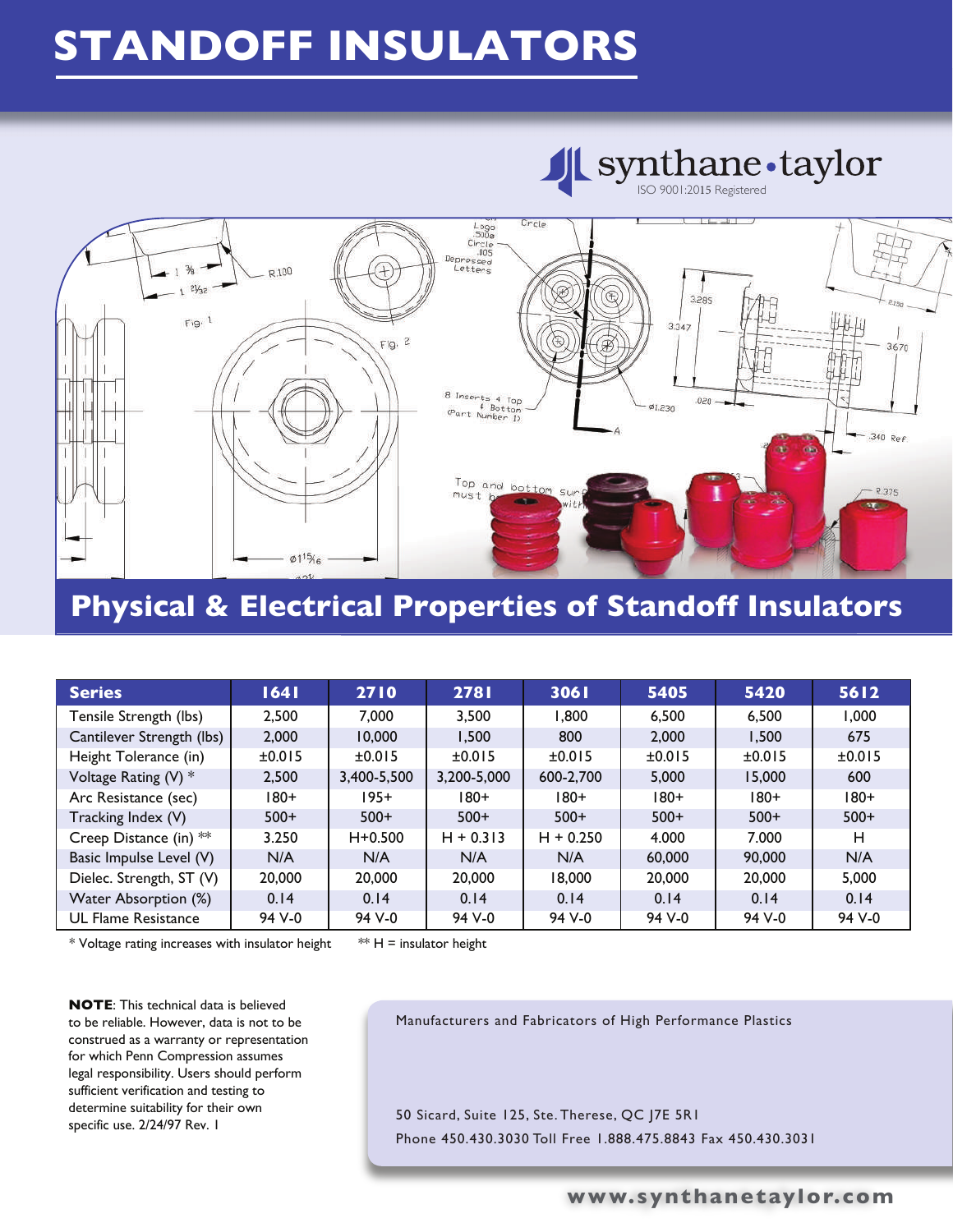## **STANDOFF INSULATORS**





#### **1641 SERIES** Standoff Electrical Insulators - 2-1/2" Diameter Round Body

| Part #     | Height (in) | <b>Voltage</b> | Threads (Size x Depth) Max Weight (lbs) |    | <b>Box Qty</b> |
|------------|-------------|----------------|-----------------------------------------|----|----------------|
| AR1641-11A | $2 - 1/8$   | 2.500          | $5/8 - 11 \times 5/8$                   | 32 | 48             |
| AR1641-13A | $2 - 1/8$   | 2,500          | $1/2 - 13 \times 9/16$                  | 32 | 48             |
| AR1641-14A | $2 - 1/8$   | 2.500          | $7/16 - 14 \times 1/2$                  | 32 | 48             |
| AR1641-16A | $2 - 1/8$   | 2.500          | $3/8 - 16 \times 9/16$                  | 32 | 48             |



#### **2710 SERIES** Standoff Electrical Insulators - 3" Round Body

| Part #      | Height (in) | <b>Voltage</b> | Threads (Size x Depth) | Max Weight (lbs) | <b>Box Qty</b> |
|-------------|-------------|----------------|------------------------|------------------|----------------|
| AR2710-11A  | $2 - 5/8$   | 3.400          | $5/8 - 11 \times 3/4$  | 20               | 18             |
| AR2710-11AM | $2 - 5/8$   | 3.400          | $5/8$ -11 $\times$ 3/4 | 20               | 8              |
| AR2710-11AS | $2 - 5/8$   | 3.400          | $5/8$ -11 $\times$ 3/4 | 20               | 18             |
| AR2710-11D  | $3 - 3/8$   | 4.500          | $5/8$ -11 $\times$ 3/4 | 25               | 12             |
| AR2710-11DM | $3 - 3/8$   | 4.500          | $5/8$ -11 $\times$ 3/4 | 25               | 12             |
| AR2710-11F  | $3 - 7/8$   | 5.500          | $5/8$ -11 $\times$ 3/4 | 25               | 12             |
| AR2710-10D  | $3 - 3/8$   | 4.500          | $3/4 - 10 \times 7/8$  | 16               |                |
| AR2710-13AM | $2 - 5/8$   | 3,400          | $1/2 - 13 \times 3/4$  | 25               | 18             |



#### **2781 SERIES** Standoff Electrical Insulators - 2-1/2" Diameter Round Body

| Part #                  | Height (in) | Voltage | <b>Threads (Size x Depth)</b> | Max Weight (lbs) | <b>Box Qty</b> |
|-------------------------|-------------|---------|-------------------------------|------------------|----------------|
| AR2781-11A              | $2 - 1/2$   | 3,200   | $5/8 - 11 \times 5/8$         | 33               | 48             |
| AR2781-11B              | $2 - 3/4$   | 3,600   | $5/8$ -11 $\times$ 5/8        | 34               | 48             |
| AR2781-11C              |             | 3,600   | $5/8 - 11 \times 5/8$         | 35               | 48             |
| AR2781-11S              | $2 - 5/8$   | 3,400   | $5/8$ -11 $\times$ 5/8        | 30               | 48             |
| AR2781-13A              | $2 - 1/2$   | 3,200   | $1/2 - 13 \times 9/16$        | 33               | 48             |
| AR2781-13B              | $2 - 3/4$   | 3,600   | $1/2 - 13 \times 9/16$        | 34               | 48             |
| AR2781-13C              |             | 3,600   | $1/2 - 13 \times 9/16$        | 35               | 48             |
| AR2781-13S              | $2 - 5/8$   | 3,400   | $1/2 - 13 \times 9/16$        | 30               | 48             |
| AR2781-16A              | $2 - 1/2$   | 3,200   | $3/8 - 16 \times 3/4$         | 33               | 48             |
| AR2781-16B              | $2 - 3/4$   | 3.600   | $3/8 - 16 \times 3/4$         | 34               | 48             |
| AR2781-16C              |             | 3,600   | $3/8 - 16 \times 3/4$         | 35               | 48             |
| AR2781-16D              | $3 - 1/4$   | 4,500   | $3/8 - 16 \times 3/4$         | 36               | 48             |
| AR2781-16E              | $3 - 1/2$   | 5.000   | $3/8 - 16 \times 3/4$         | 33               | 36             |
| AR2781-16F <sup>2</sup> | $3 - 3/4$   | 5,000   | $3/8 - 16 \times 3/4$         | 20               | 30             |
| AR2781-16S              | $2 - 5/8$   | 3,400   | $3/8 - 16 \times 3/4$         | 30               | 48             |
| AR2781-8ME              | $3 - 1/2$   | 5,000   | $M8 \times 3/8$               | 33               | 36             |

Manufacturers and Fabricators of High Performance Plastics

10 Alden Road, Units 3&4, Markham, ON L3R 2S1 Phone 905.940.6598 Toll Free 1.800.268.4109 Fax 905.940.8076

50 Sicard, Suite 125, Ste. Therese, QC J7E 5R1 Phone 450.430.3030 Toll Free 1.888.475.8843 Fax 450.430.3031